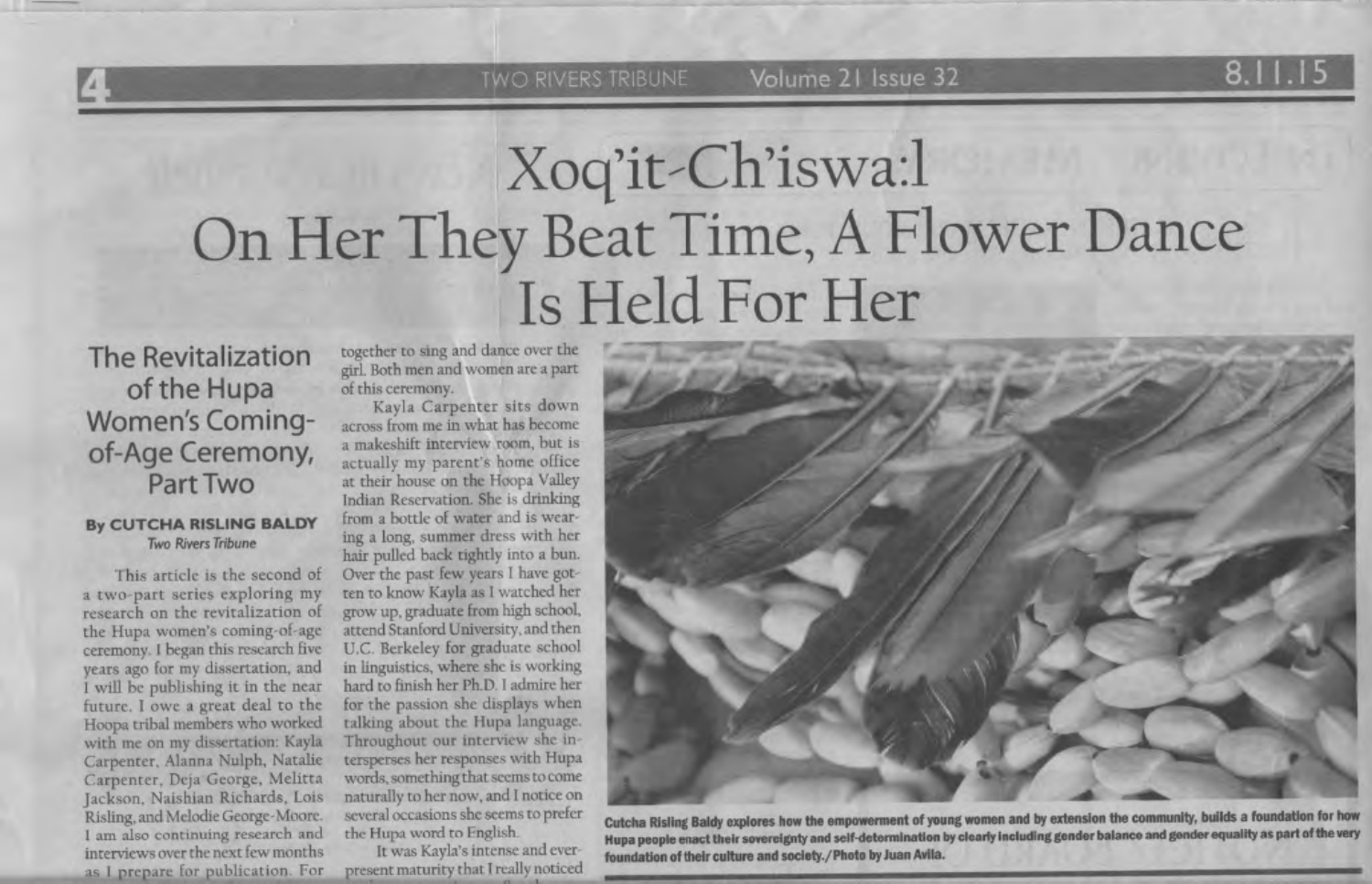interviews over the next few months as I prepare for publication. For more information, please visit my website, www.cutcharislingbaldy. com. The first part of this article focused on the history and importance of this dance to Hupa culture, both in the past and the present. This part explores the interviews I did with the lonahldung (flower dance) girls) about the revitalization of the women's coming-of-age ceremony in Hoopa. The Hupa consider this ceremony a way for the kinahldung to reaffirm her new role as a woman instead of a child. The dance is 3-5-7 or 10 days. During this time the young woman will receive guidance and training that will help her as she moves into adulthood. Running is a significant part of the ceremony as the Hupa believe that how the girl runs is how she will live her life. Ritualistic bathing and prayer are also a part of this ceremony and are important for introducing what will become a routine and ritual bathing that is a part of menstruation in Hupa culture. This part of the puberty ceremony is also not usually seen by or attended by the public. The public aspect of this ceremony happens at night when the community comes

It was Kayla's intense and ever-

present maturity that I really noticed as she was growing up. So when my mother told me on the phone, "we are finally going to have a Flower Dance" after so many years of not having public celebrations of young women at their first menstruation, it was fitting that it would be for Kayla, as it felt to me like this was something she could personally bandle that would also be important to the foundation. of her life.

Kayla would have her Flower Dance when she was fourteen, in May 2001. Kayla's willingness to participate as the kinahidung for this cultural revitalization would require the fortitude and thoughtfulness she had displayed throughout her life.

"My mom asked me if I wanted to do it and I thought that if I could do it, it could happen for a lot more girls that could use it and need it.. And I thought, if I could do it, if I could be strong and I could do it, then other people who need this dance could have it too and that was sort of an easy decision to me. And that's what happened," she explained.

Kayla described herself, at the tender age of fourteen, as being somewhat afraid of the dance "because I

Hupa people enact their sovereignty and self-determination by clearly including gender balance and gender equality as part of the very foundation of their culture and society./ Photo by Juan Avila.

hadn't seen one... I didn't know what it was. I didn't know what was going to happen and people had explained to me different parts of it, but I didn't know what each of those parts looked like." Although many parts of this ceremony are a sort of test for the young woman (running, fasting, prohibitions on itching/scratching), for her, they proved to be more like a "vacation."

"A lot of people were like, 'what are you doing this for? You're trying to make her tough and it's like torturing her.' No, for me it was a vacation. because I was so used to taking care. of my siblings and not thinking of myself and all this energy focused on me..." she said.

Melodie George-Moore, who is Kayla's mother, reflected that for her, this dance was first and foremost about Kayla and her ties to her culture and people. "In my mind. historical trauma is the continuation of unhealthy patterns of behavior. Unknowingly, we give these to our children and I had wanted that to not happen... What I had hoped I was doing was...balancing her spirit...put-

ting on what I characterized as a suit of armor so that in going out into the world, because I knew she was going to go to college and go out into the world...to know who she is as a Hupa person, [so] that nobody would be able to disrupt anything. And that's held true, she's held her ground in a number of different places, in a number of different countries, in a number of different languages, that has held true. She knows who she is and can call on that strength at any given time; call on the strength that is Hupa, the land, the people, the language [and] the ancestors," George-Moore said.

Kayla is now the oldest of the Flower Dance girls who have participated in this revitalization and it is perhaps her distance from her ceremony that has allowed her to reflect on the role it has played in her life.

"I feel that every year since that time I've been able to look back at it in some way and it's a reference point in my life. And if I'm having some experience now, I can look back to that for some teaching or some experience I had that taught me that I was tough.

Or words people shared. Those things I'm able to bring to mind and bring to my life now," she said.

It was Kayla's dance that set the tone for many of the conversations and experiences that would follow. Each of the kinahldung girls I interviewed reflected on how watching Kayla run made them excited about running, how watching her sing made them excited about singing, how seeing her smile after she finished her dance made them want to know what that feeling was like. They commented on the positive aura of this dance, one that would follow Kayla as she emerged from underneath her blanket and stood beside her family.

This ceremony is particularly important to the Hupa people, as it is thought that the girl's behavior during these days will demonstrate how she is going to live her life. Many aspects of the dance demonstrate this value. For example, running is a significant part of the daily ritual activities; it is believed that how the girl runs demonstrates how she will live

MORE ON PAGE 10